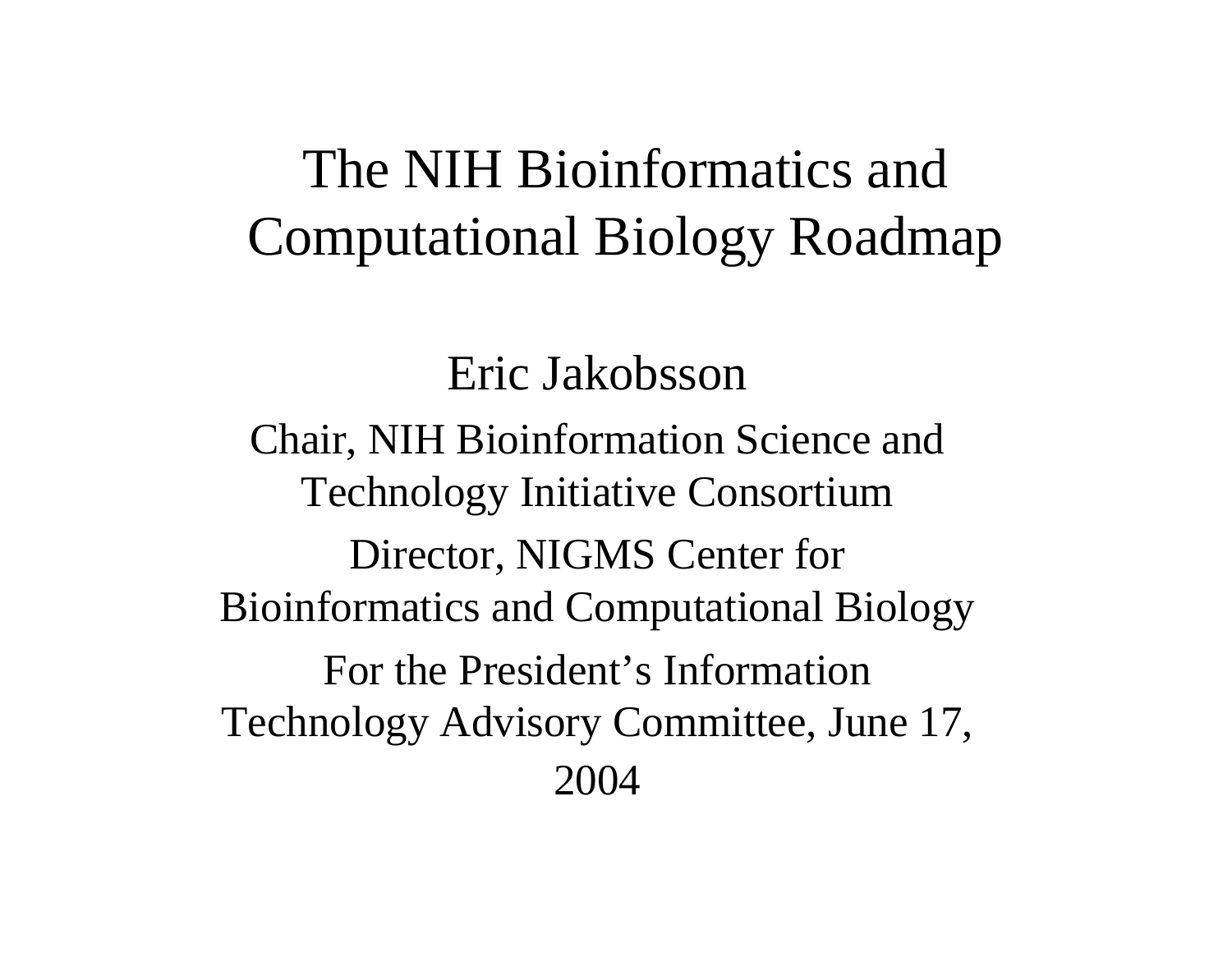#### Why Computational Biology at the NIH

- $\bullet$ Because computation and information technology is an invaluable tool for understanding biological complexity, which is at the heart of advance in biomedical knowledge and medical practice.
- "You can't translate what you don't understand"—-Elias Zerhouni, Director of the National Institutes of Health, commenting on the relationship between basic research and translational research, that transforms the results of basic research into a foundation for clinical research and medical practice.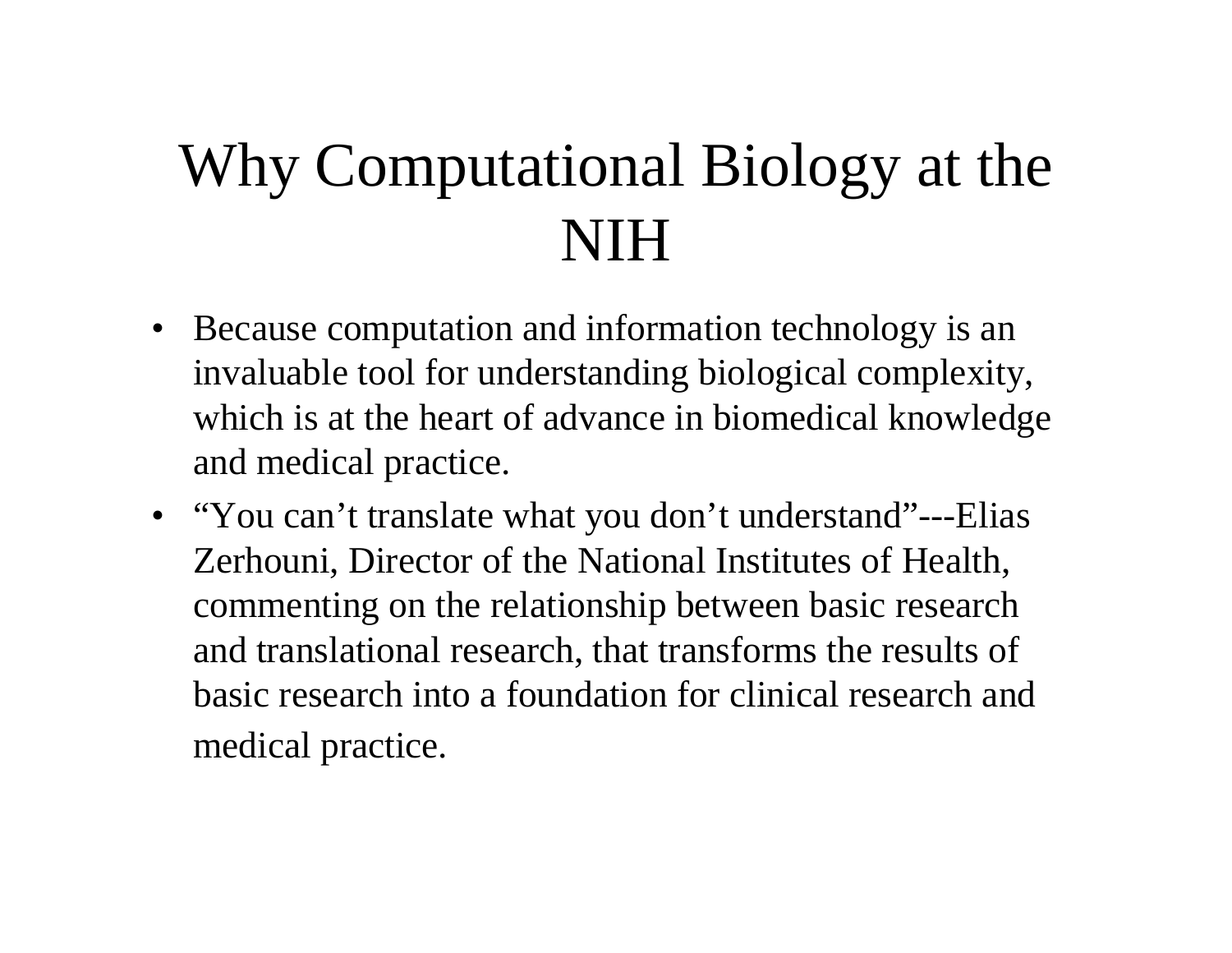# Some important problems with biomedical computing tools are:

- They are difficult to use.
- They are fragile.
- They lack interoperability of different components
- They suffer limitations on dissemination
- They often work in one program/one function mode as opposed to being part of an integrated computational environment.
- There are not sufficient personnel to meet the needs for creating better biological computing tools and user environments.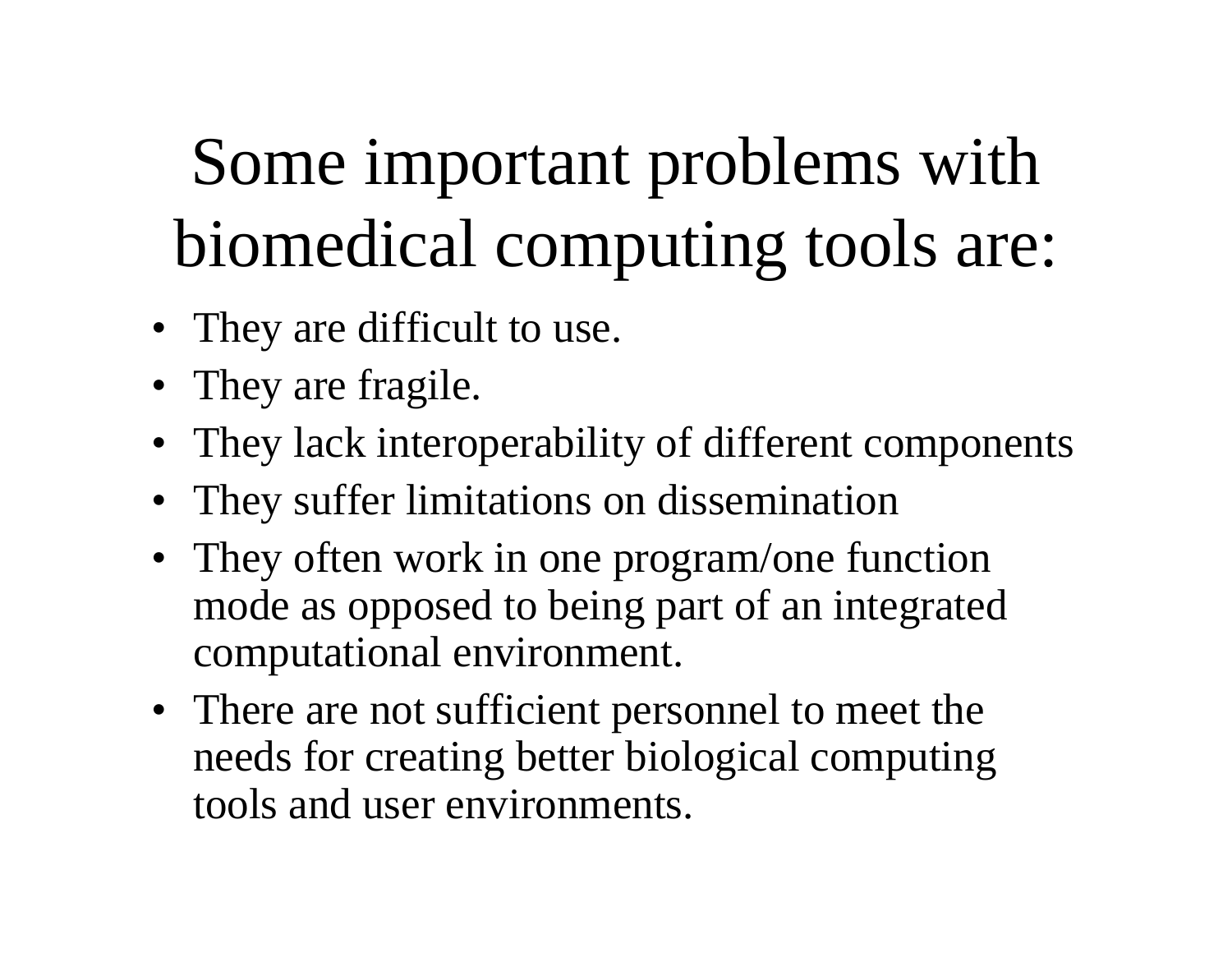#### Why the problems with biological computing tools must be fixed.

- Today computation is at the heart of all leading edge biomedical science. For leading examples, consider this past year's Nobel prizes:
- Structure of voltage-gated channels—required sophisticated computation for image reconstruction for xray diffraction data, the mathematical techniques for which were the subject of a previous Nobel prize.
- Discovery of water channels—The experimental work required augmentation by bioinformatics for identification of water channel genes by sequence homology.
- •Magnetic resonance imaging—A large share of the prize work was for the mathematical and computational techniques for inferring structure and image from nmr spectra.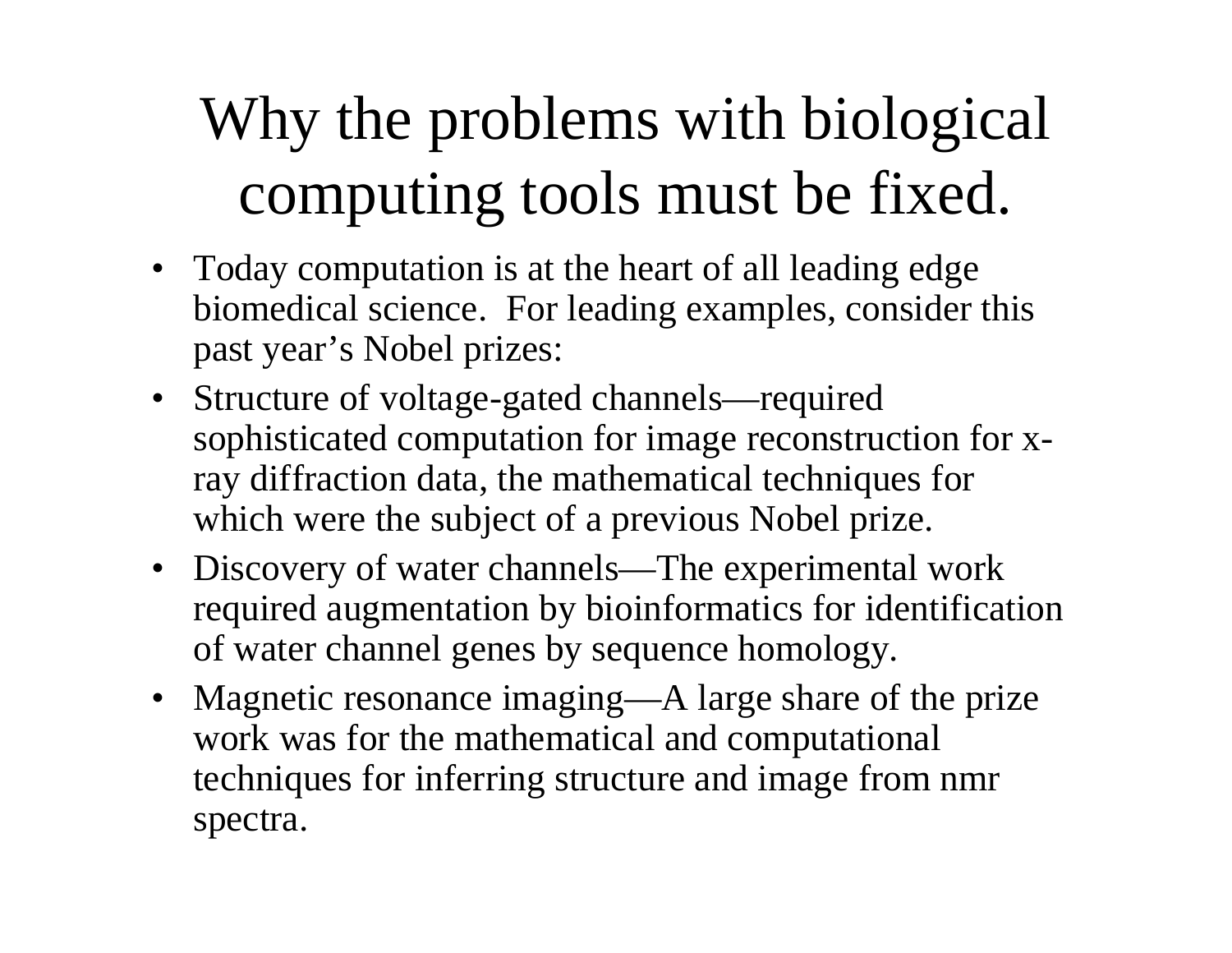The Paradox of Computational Biology-- Its successes are the flip side of its deficiencies.

- The success of computational biology is shown by the fact that computation has become integral and critical to modern biomedical research.
- Because computation is integral to biomedical research, its deficiencies have become significant rate limiting factors in the rate of progress of biomedical research.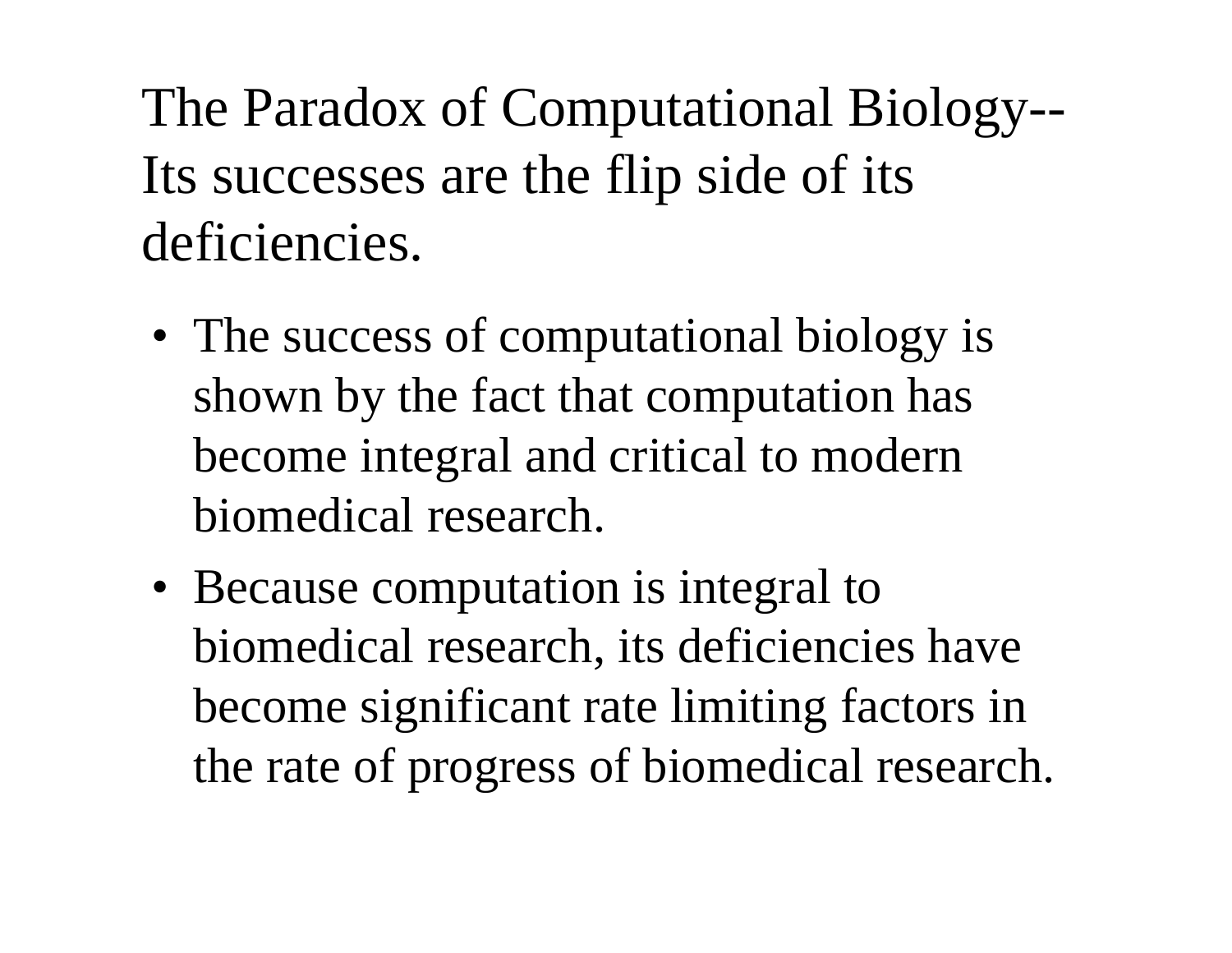#### Mission Statement

• In ten years, we want every person involved in the biomedical enterprise---basic researcher, clinical researcher, practitioner, student, teacher, policy maker---to have at their fingertips through their keyboard instant access to all the data sources, analysis tools, modeling tools, visualization tools, and interpretative materials necessary to do their jobs with no inefficiencies in computation or information technology being a rate-limiting step.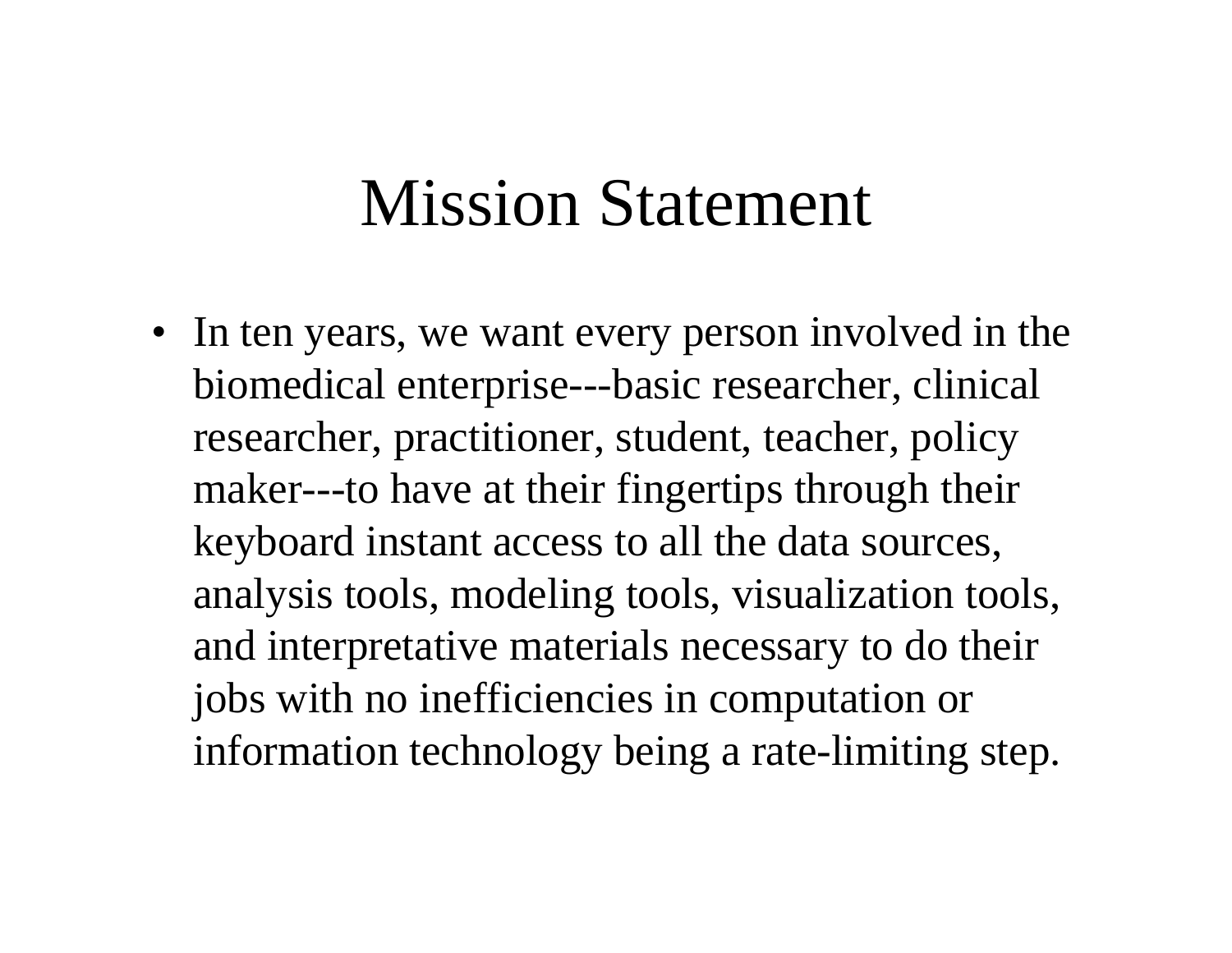#### Historical Highlights

- 1999—Botstein-Smarr Committee Recommends Establishment of BISTI and of national biomedical computing centers.
- 2001—BISTI established—search for Chair launched
- 2003—Chair hired, Funding Announcement Issued for National Centers for Biomedical Computing, Digital Biology Week is held in Collaboration with NSF and NIST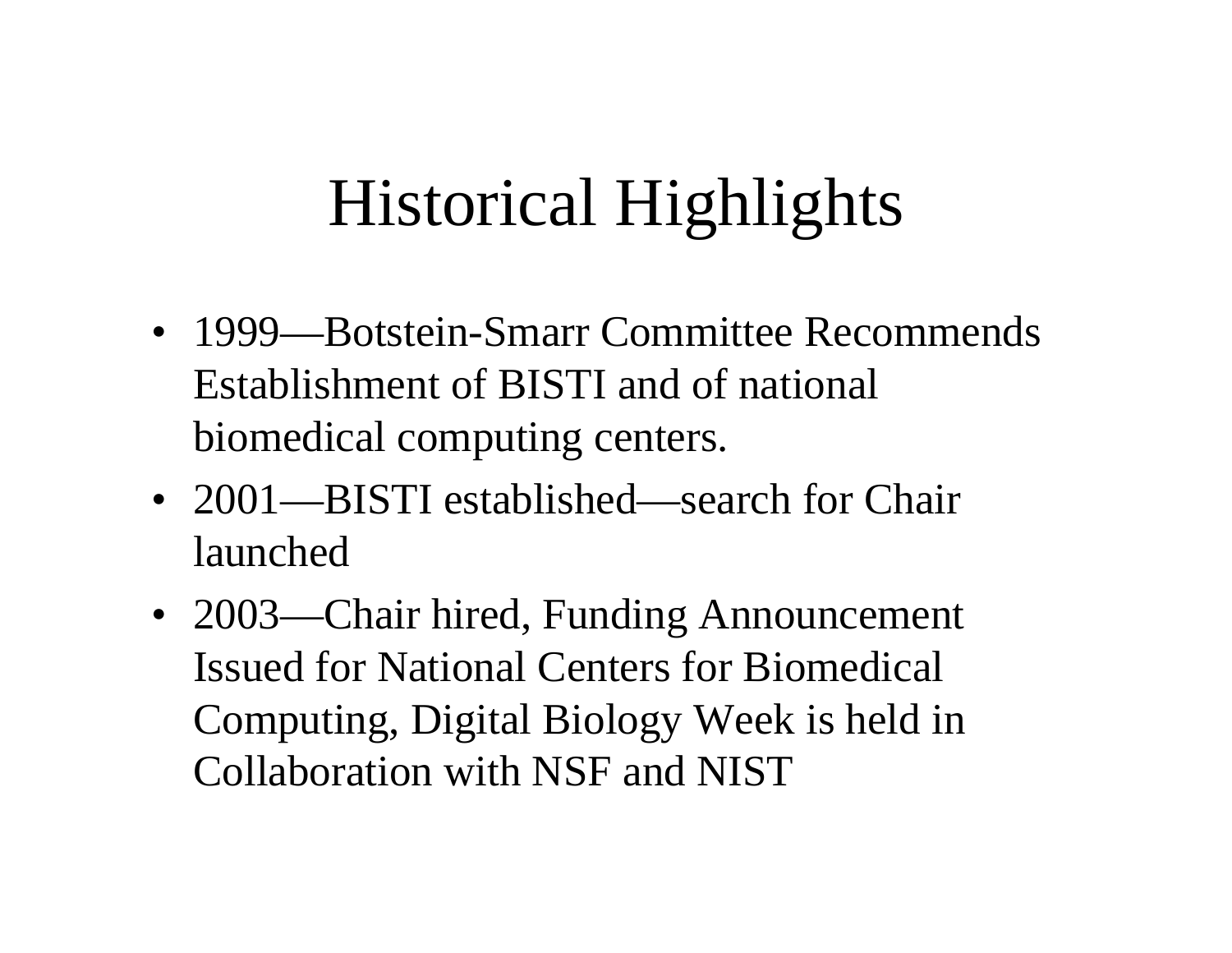#### In 2004

- First Set of National Centers for Biomedical Computing will be established
- Funding Announcement will be issued for smaller projects to collaborate with the centers in creating the national biomedical computing infrastructure.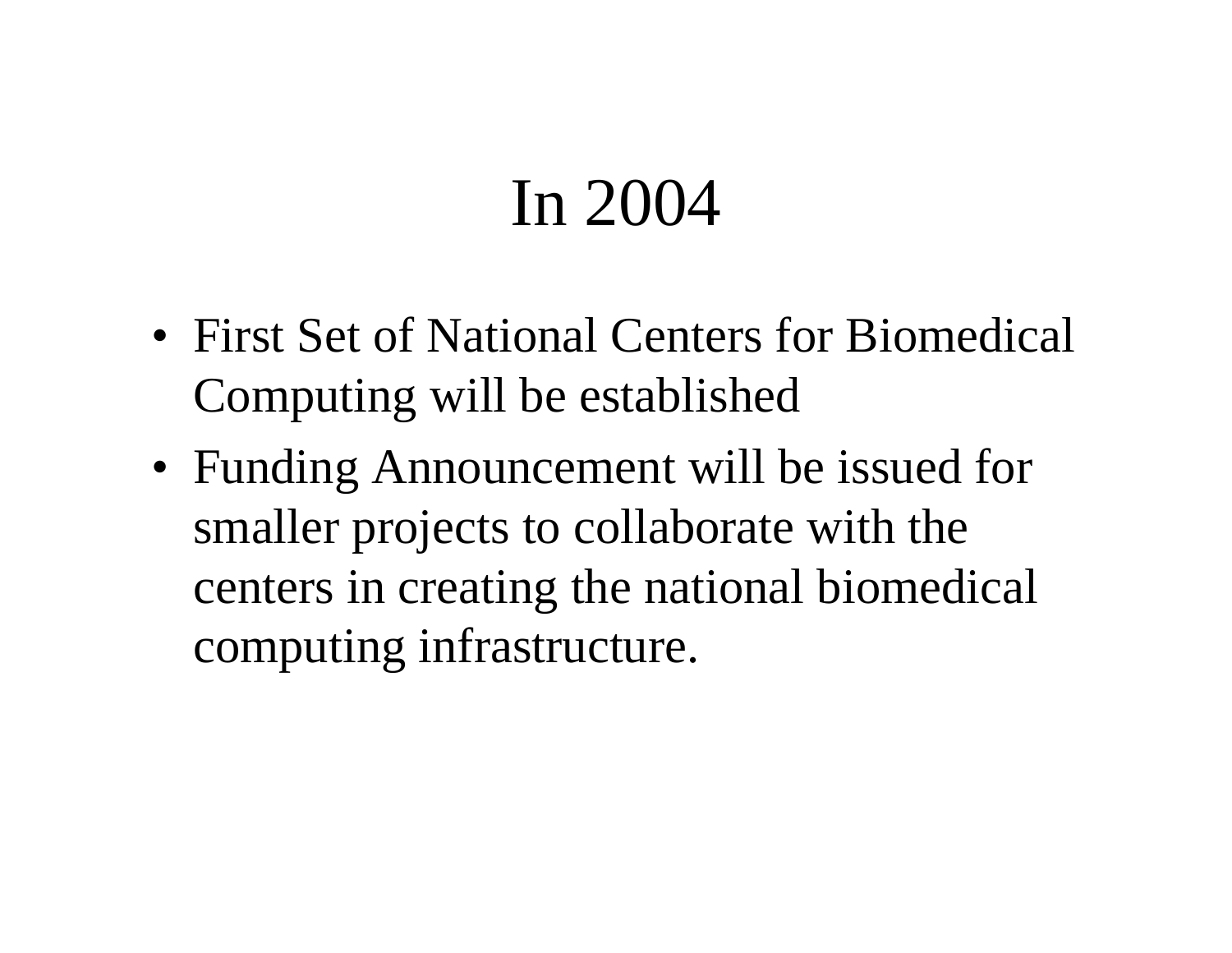### In 2005

- Establish second set of National Centers for Biomedical Computing
- Establish first set of collaborating projects with the National Centers for Biomedical Computing.
- Ramp up to full functionality oversight and coordination of the national network of collaborating projects to create the National Program of Excellence in Biomedical Computing for the creation of a excellent national biomedical computing environment.
- Expand coordinated efforts with other agencies where there is synergy. (Currently NSF-NIH Biology-Mathematics Initiative is in its third year, multi-agency multiscale modeling initiative will be announce later this year, formal and informal planning meetings are underway with other agencies.)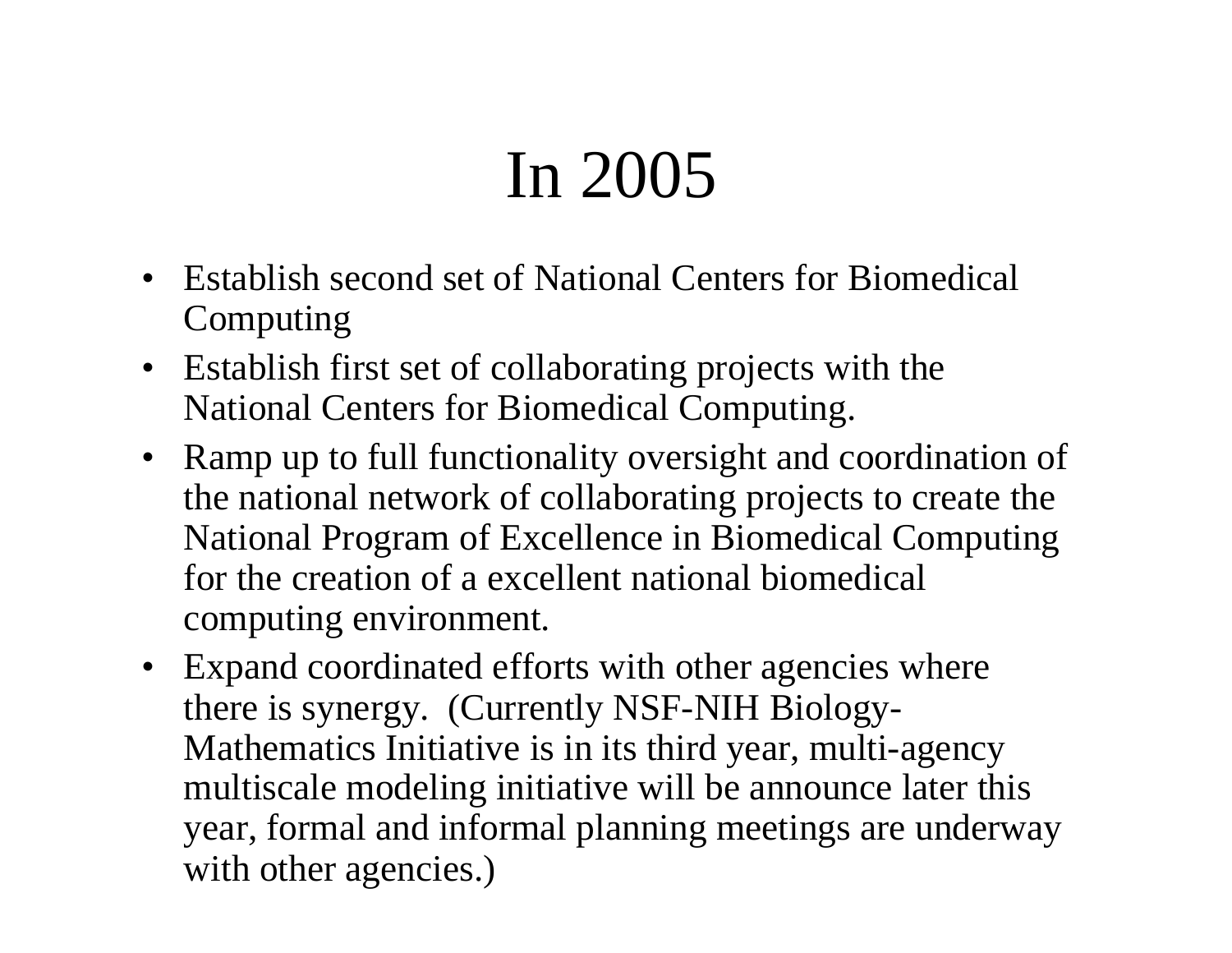#### 2006 and Beyond

• Continued Implementation of the Ten-year NIH Roadmap in Bioinformatics and Computational Biology, with on-the-fly adjustments as appropriate.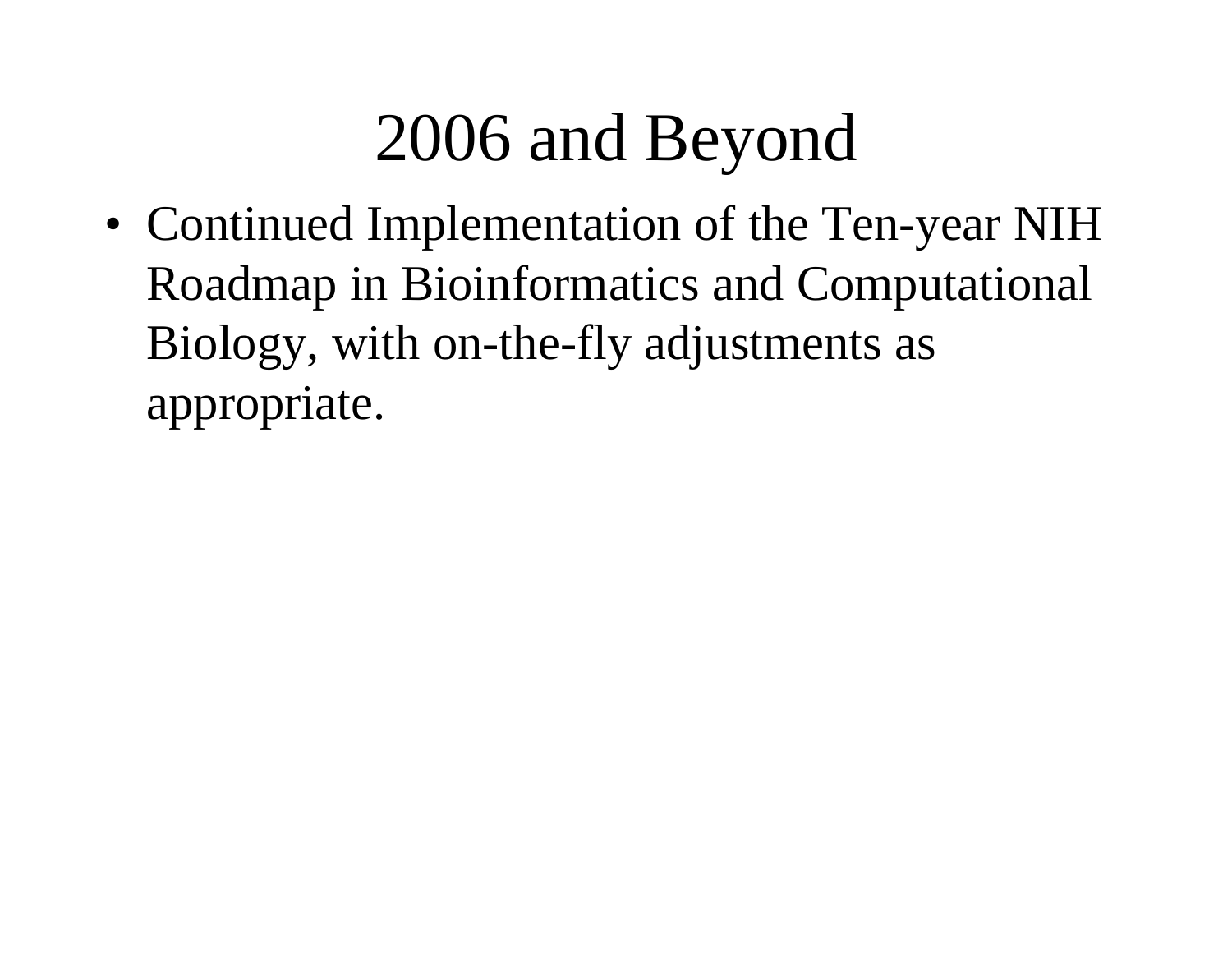Computational Biology at the NIH—why, whence, what, whither. ---Whither: The NIH Bioinformatics and Computational Biology Roadmap:

- Was submitted to NIH Director Dr. Elias Zerhouni on May 28, 2003
- Is the outline of an 8-10 year plan to create an excellent biomedical computing environment for the nation.
- Has as its explicit most ambitious goal "Deploy a rigorous biomedical computing environment to analyze, model, understand, and predict dynamic and complex biomedical systems across scales and to integrate data and knowledge at all levels of organization.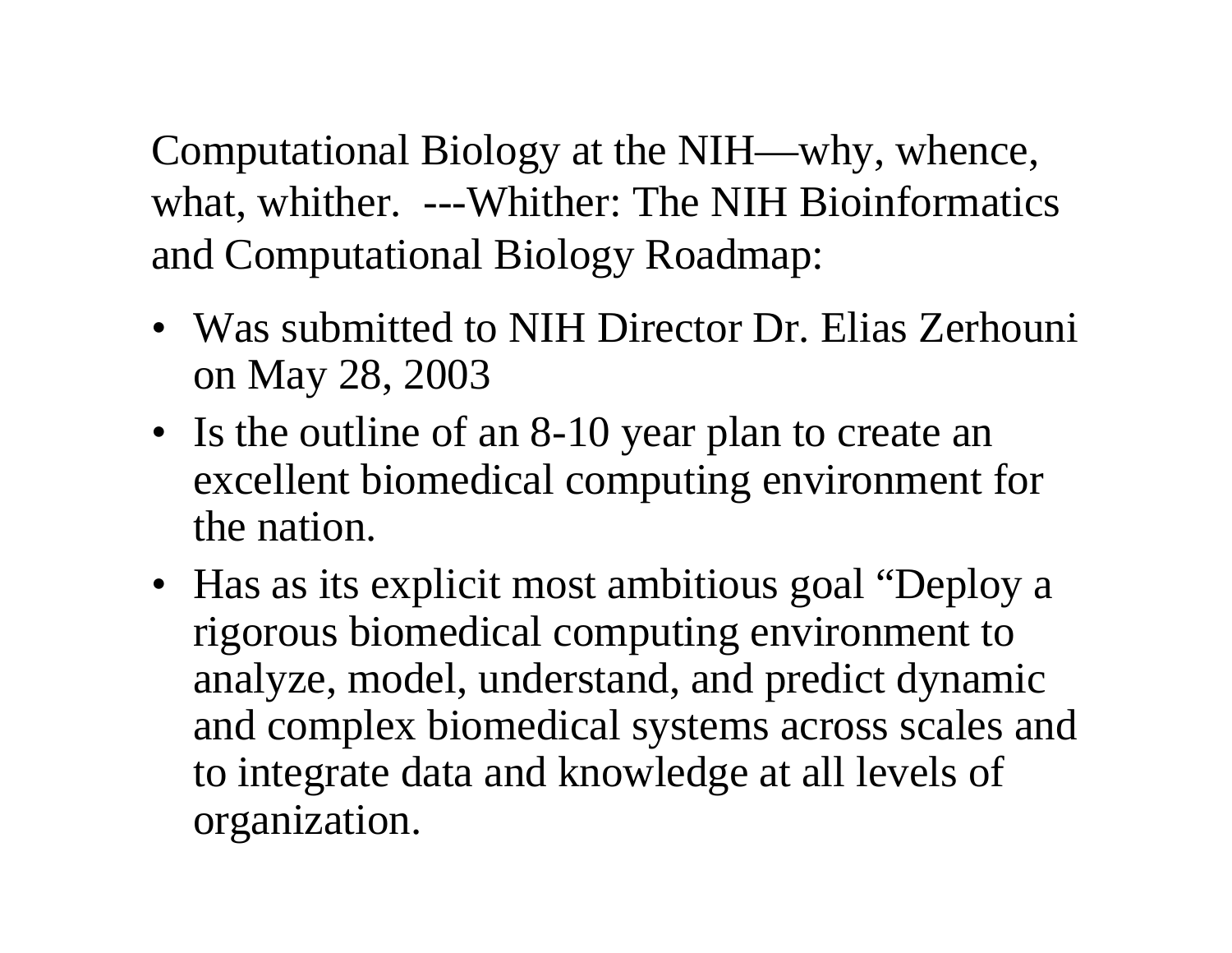# 1-3 year roadmap goals: relatively low difficulty

- $\bullet$  1. Develop vocabularies, ontologies, and data schema for defined domains and develop prototype databases based on those vocabularies, ontologies, and data schema
- $\bullet$ 2. Require that NIH-supported software development be open source.
- $\bullet$  3. Require that data generated in NIH-supported projects be shared in a timely way.
- $\bullet$  4. Create a high-prestige grant award to encourage research in biomedical computing.
- $\bullet$  5. Provide support for innovative curriculum development in biomedical computing
- $\bullet$  6. Support workshops to test different methods or algorithms to analyze the same data or solve the s ame problem.
- $\bullet$  7. Identify existing best practice/gold standard bioinformatics and computational biology products and projects that should be sustained and enhanced.
- •8. Enhance training opportunities in bioinformatics and biomedical computing.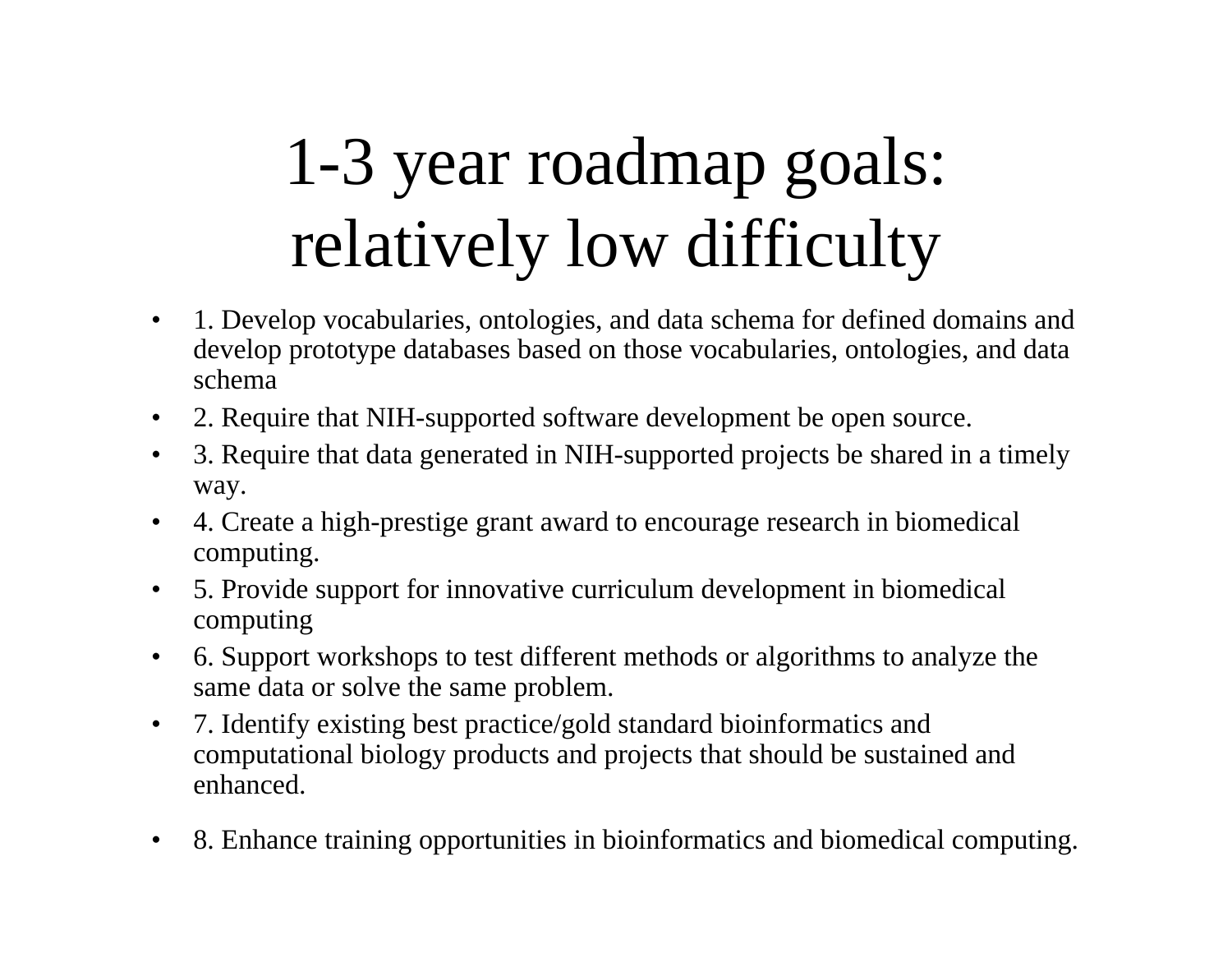## 1-3 year roadmap goals: moderate difficulty

- $\bullet$ 1. Support Center infrastruct ure grants that include key building blocks of the ultimate biomedical computing environment, such as: integration of data and models across domains, scalability, algorithm development and enhancement, incorporation of best software engineering practices, usability for biology researchers and educators, and integration of data, simulations, and validation.
- $\bullet$ 2. Develop biomedical computing as a discipline at academic institutions.
- $\bullet$ 3. Dev elop methods by which NIH sets priorities and funding options for supporting and maintaining databases.
- $\bullet$ 4. Dev elop a prototype high-throughput global search and analysis system that integrates genomic and other biomedical databases.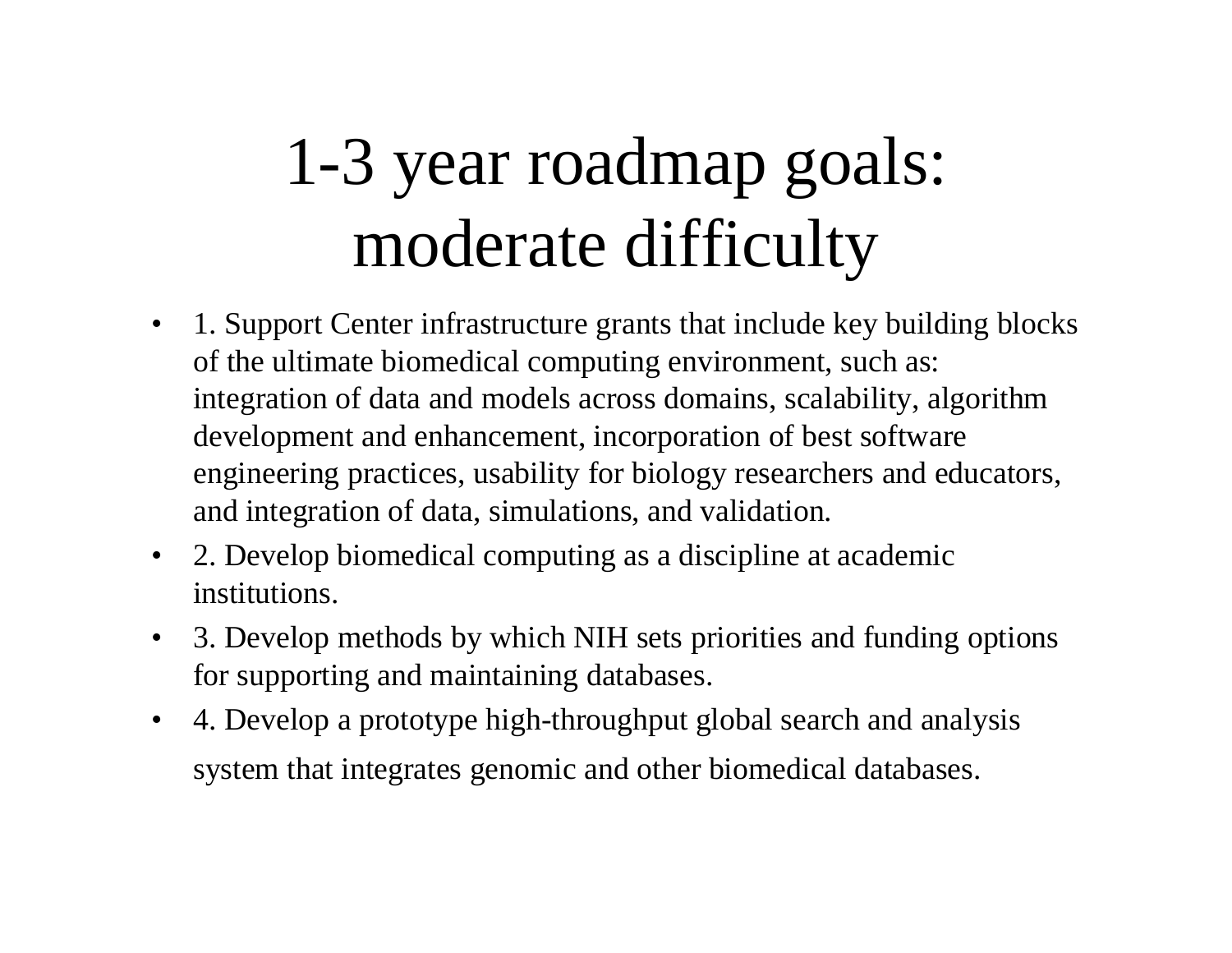# 4-7 year roadmap goals: relatively low difficulty

- 1. Supplement existing national or regional highperformance computing facilities to enable biomedical researchers to make optimal use of them.
- 2. Develop and make accessible databases based on domain-specific vocabularies, ontologies, and data schema.
- 3. Harden, build user interfaces for, and deploy on the national grid, high-throughput global search and analysis systems integrating genomic and other biomedical databases.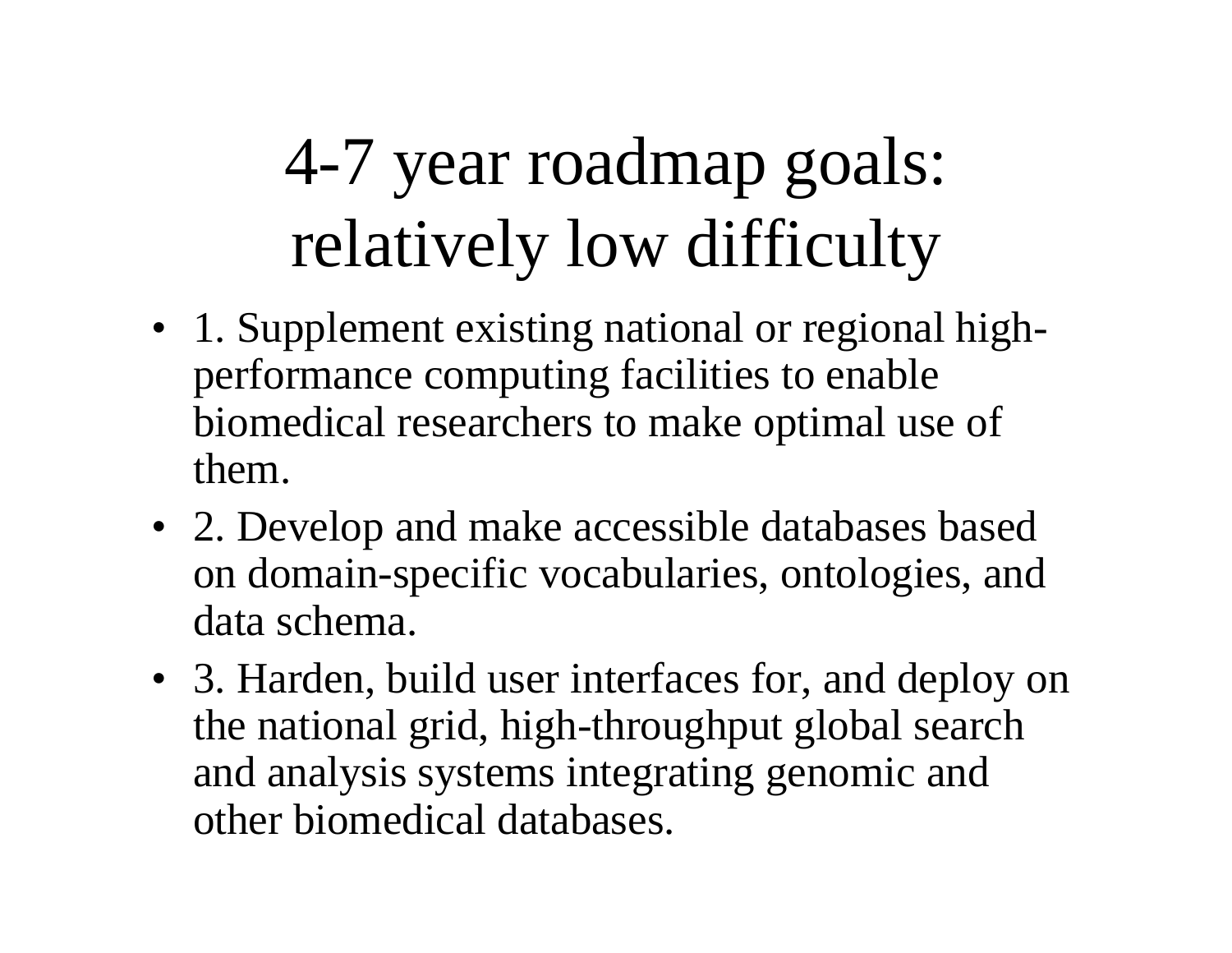### 4-7 year roadmap goals: moderate difficulty

- 1. Develop robust computational tools and methods for interoperation between biomedical databases and tools across platforms and for collection, modeling, and analyzing of data, and for distributing models, data, and other information.
- 2. Rebuild languages and representations (such as Systems Biology Markup Language) for higher level function.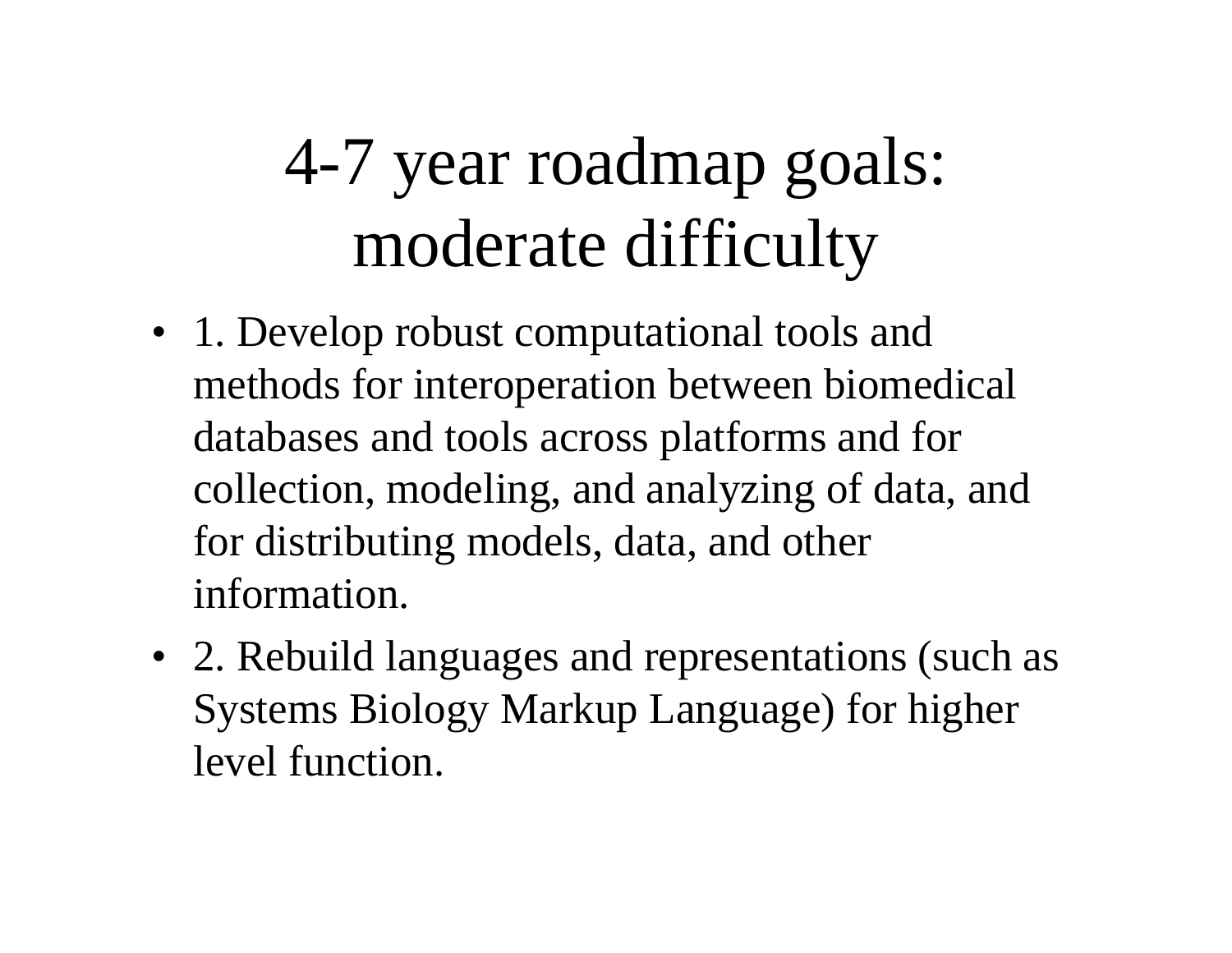# 4-7 year roadmap goals: high difficulty

- 1. Ensure productive use of GRID computing through participation of biologists to shape the development of the GRID.
- 2. Develop user-friendly software for biologists to benefit from appropriate applications that utilize the GRID.
- 3. Integrate key building blocks into a framework for the ultimate biomedical computing environment.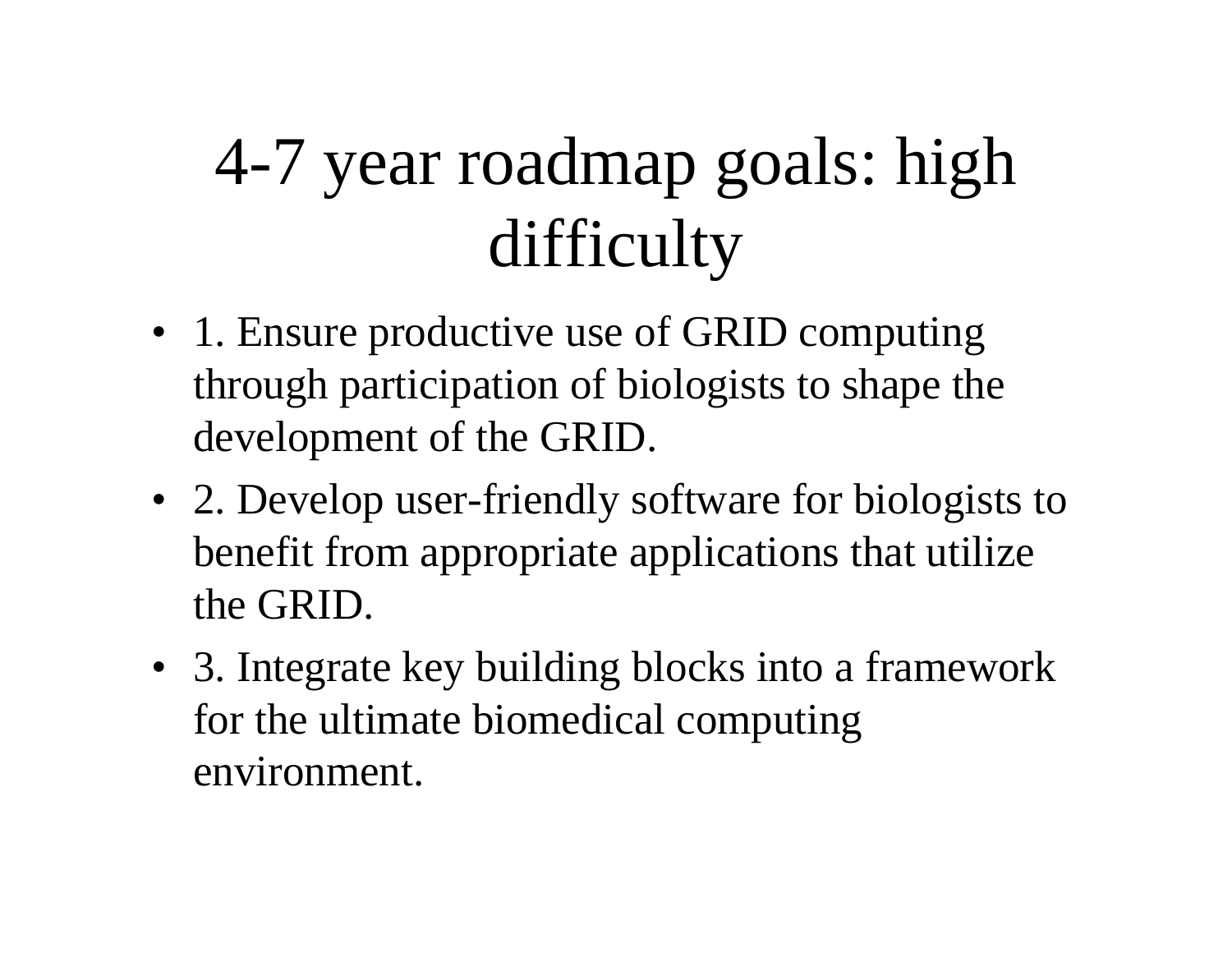## 8-10 year roadmap goals: relatively low difficulty

• 1. Employ the skills of a new generation of multi-disciplinary biomedical computing scientists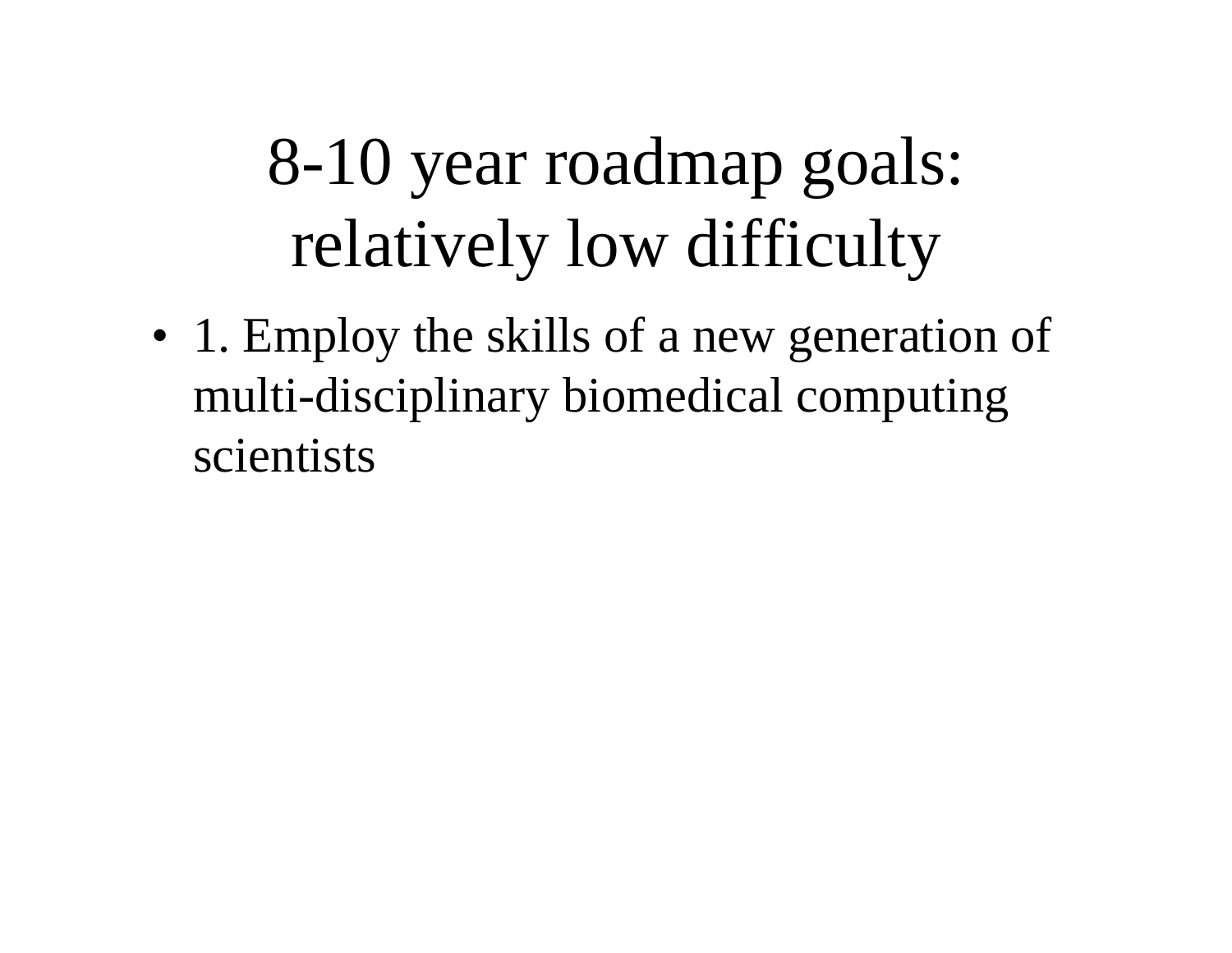### 8-10 year roadmap goals: moderate difficulty

• Produce and disseminate professionalgrade, state-of-the art, interoperable informatics and computational tools to biomedical communities. As a corollary, provide extensive training and feedback opportunities in the use of the tools to the members of those communities.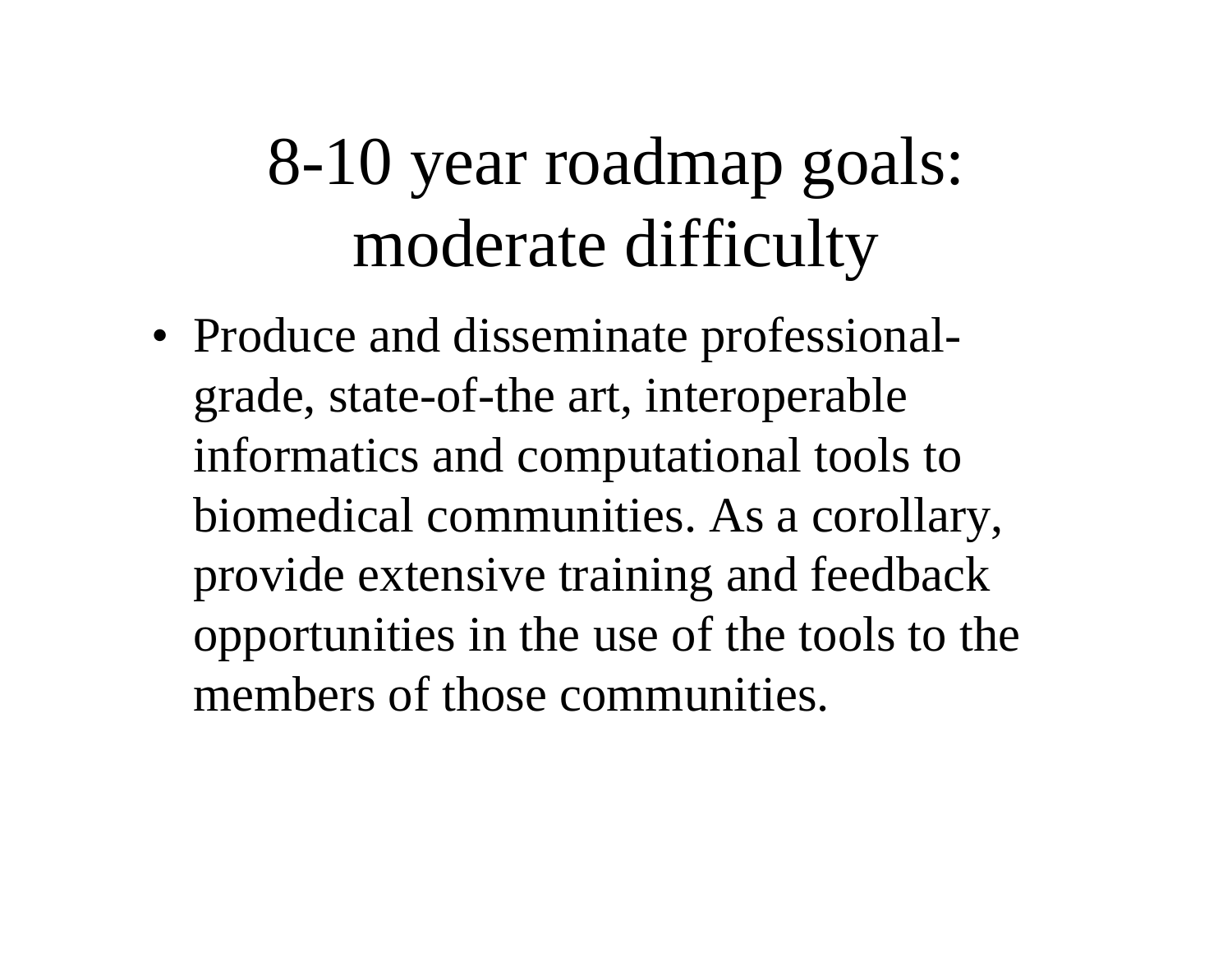## 8-10 year roadmap goals: high difficulty

• Deploy a rigorous biomedical computing environment to analyze, model, understand, and predict dynamic and complex biomedical systems across scales and to integrate data and knowledge at all levels of organization.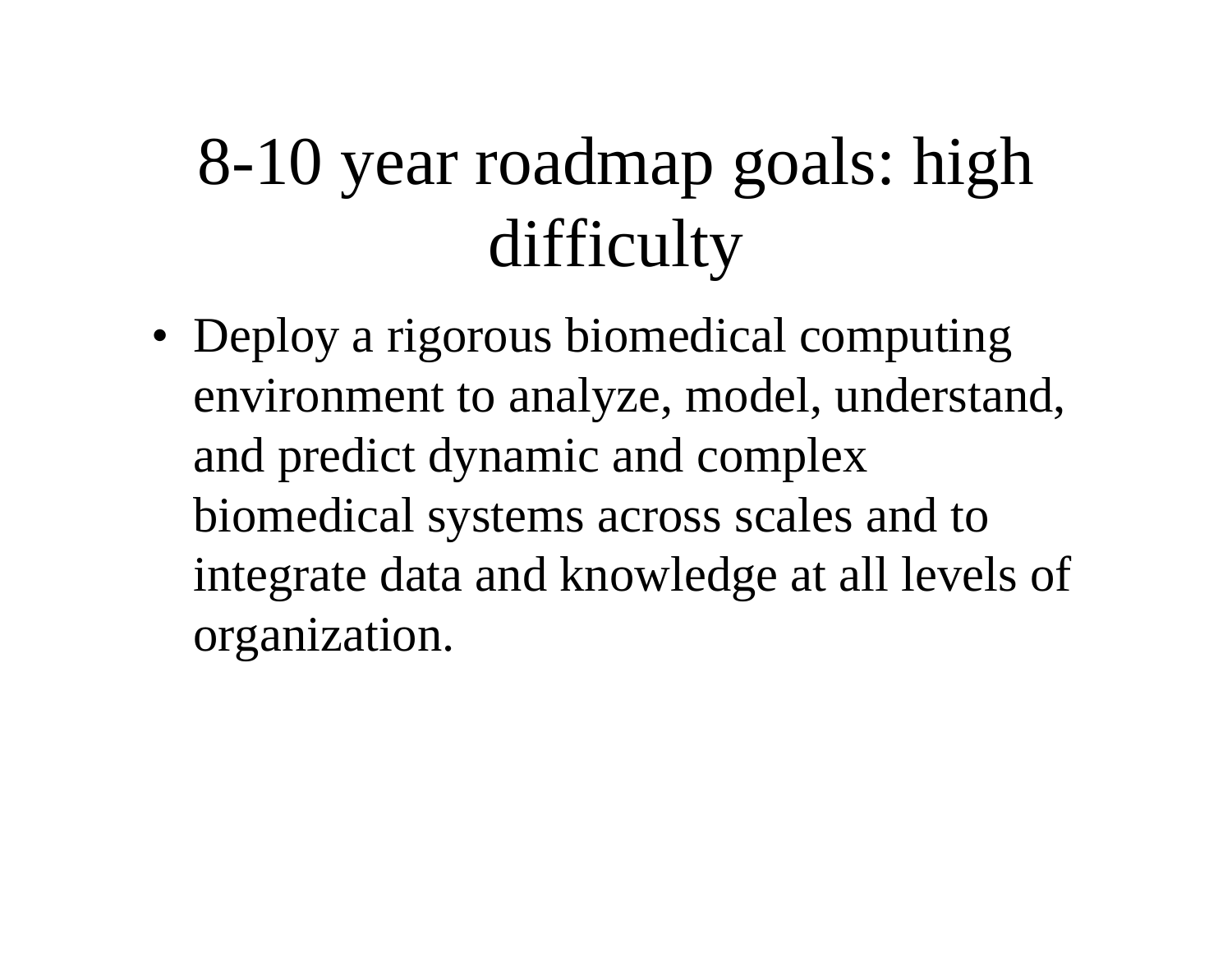### Initial Steps on the Roadmap Plan I

• We have released a funding announcement, and received proposals, for the creation of four NIH National Centers for Biomedical Computing. Each Center is to serve as the node of activity for developing, curating, disseminating, and providing relevant training for, computational tools and user environments in an area of biomedical computing. We hope ultimately to establish eight centers.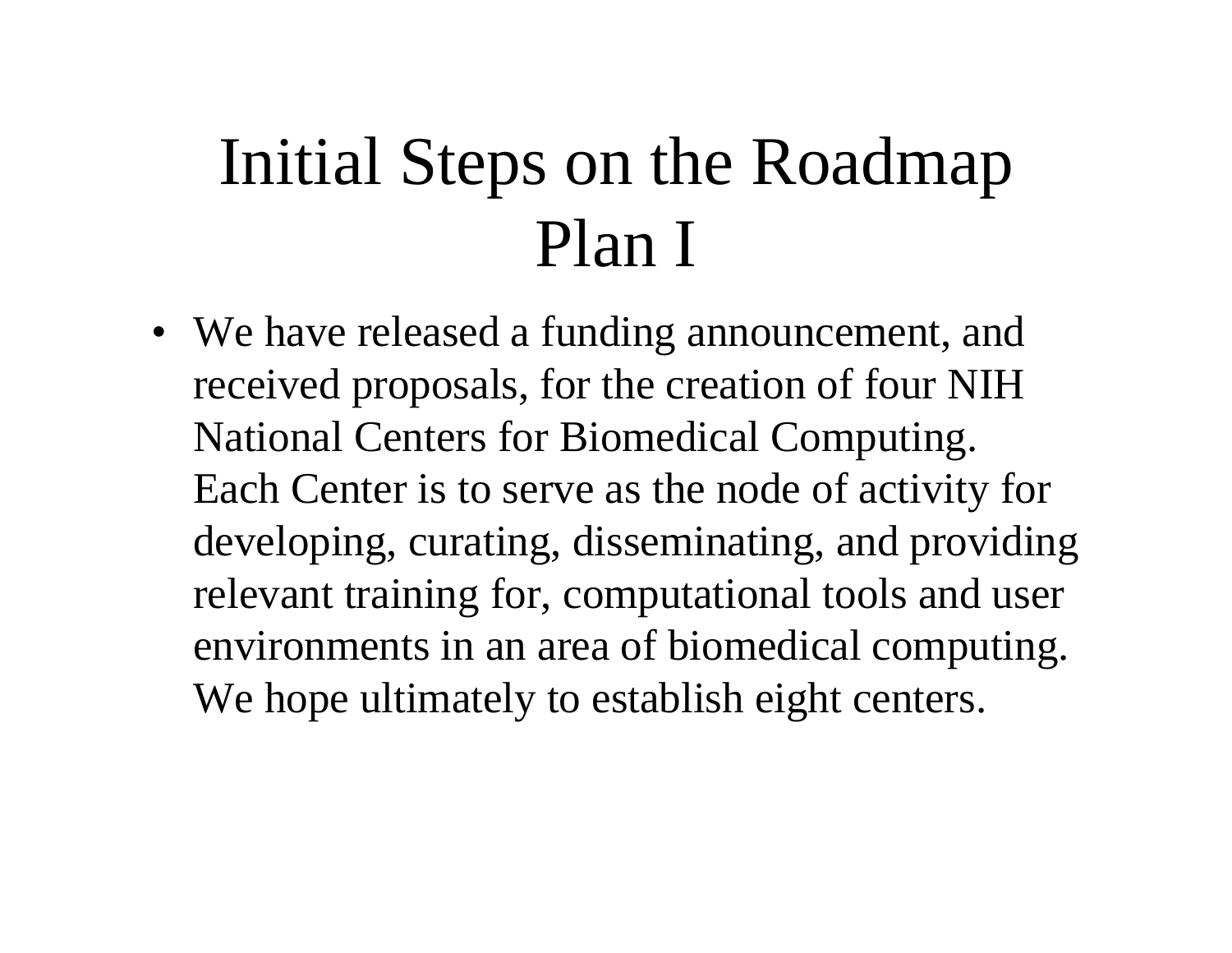### Initial Steps on the Roadmap Plan II

• We are preparing a funding announcement for investigator-initiated grants to collaborate with the National Centers. **Instead of having big science and small science compete with each other, we will create an environment in which they will work hand in hand for the benefit of** *all*  **science***.*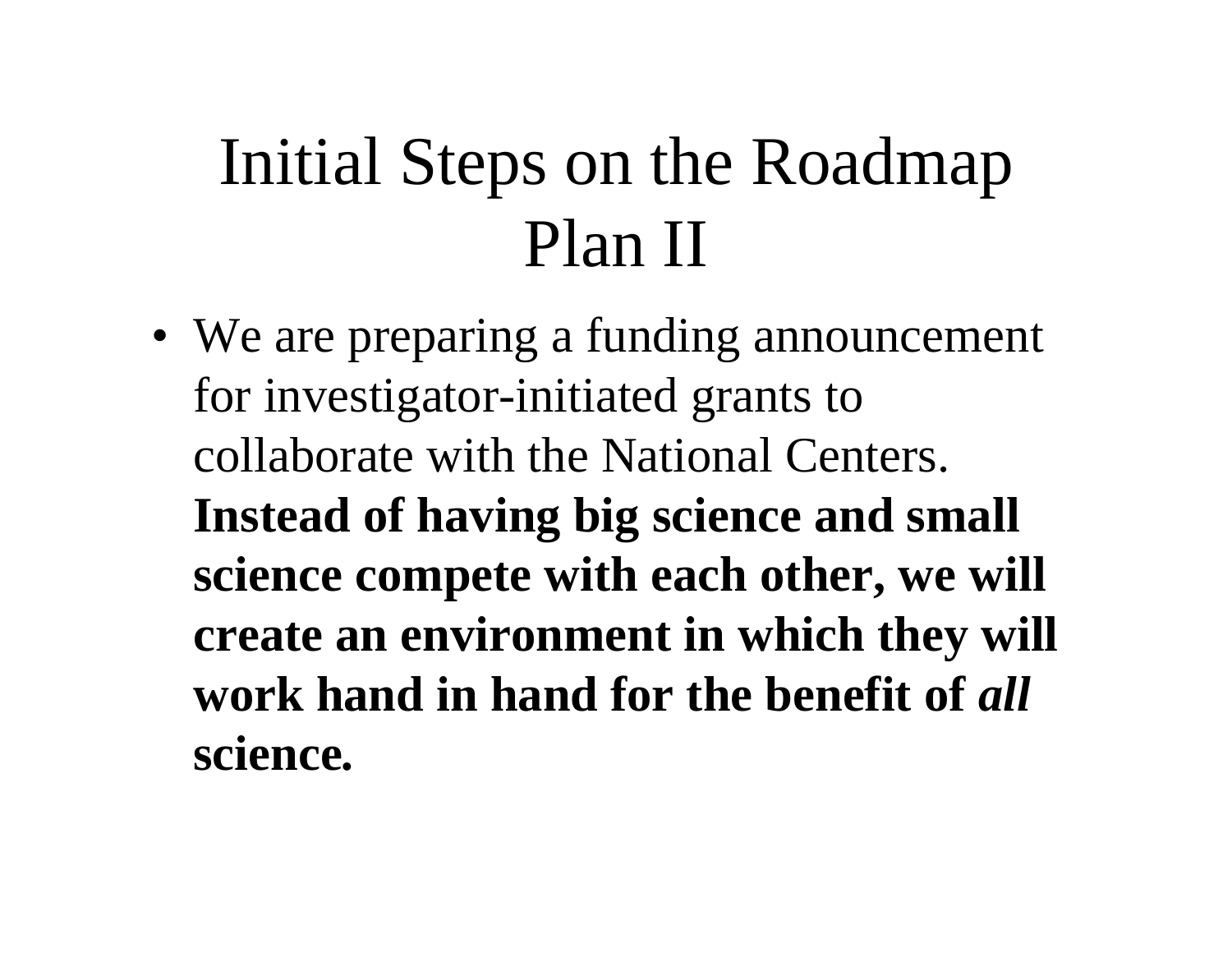### Initial Steps on the Roadmap Plan III

• We are preparing a funding announcement for work on creating and disseminating curricular materials that will embed the learning and use of quantitative tools in undergraduate biology education for future biomedical researchers. **We are committed to pressing a reform movement in undergraduate biology education to ensure an adequate number of quantitatively trained and able biomedical researchers in the future.**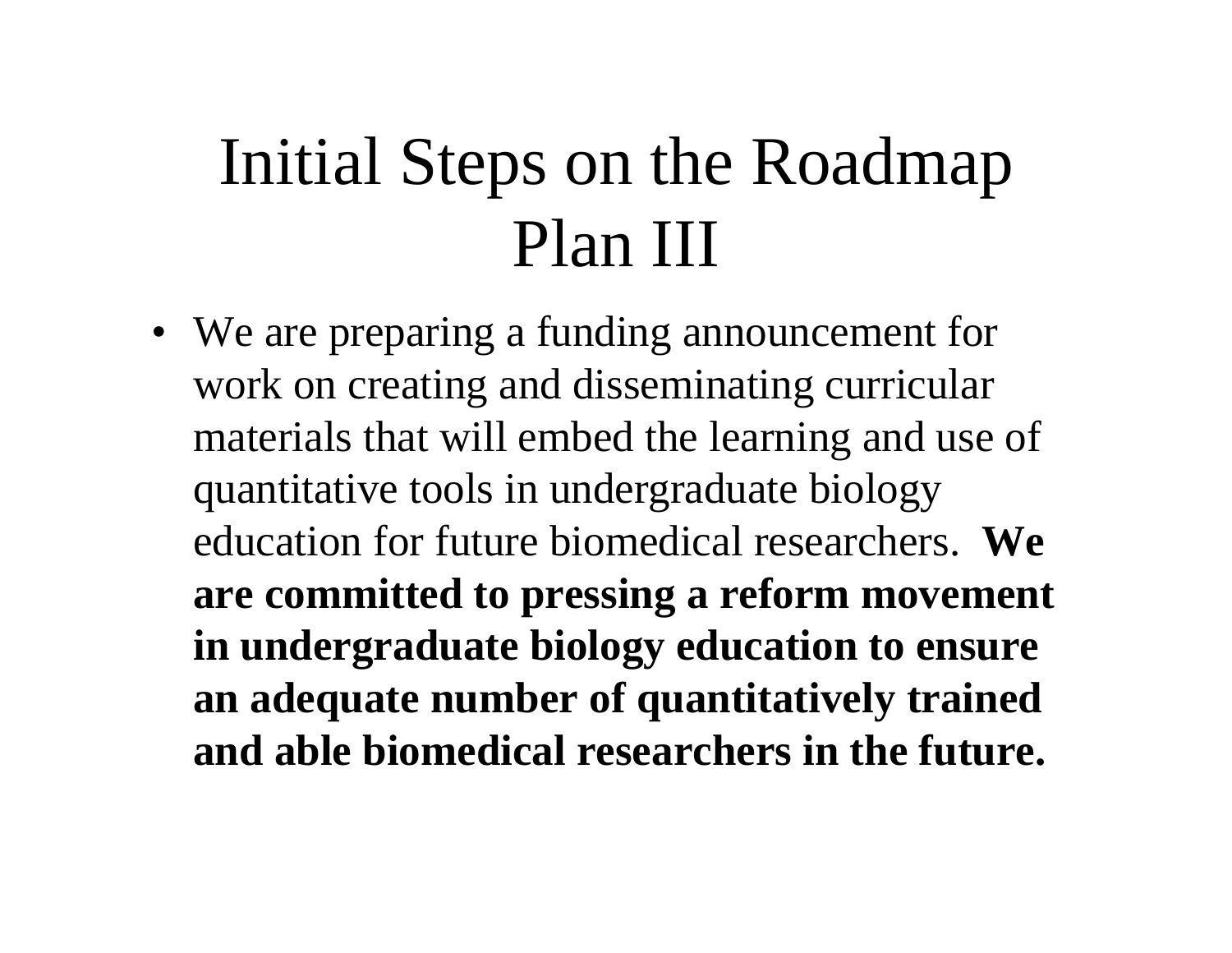### Initial Steps on the Roadmap Plan IV

• We are in the initial stages of establishing a formal assessment and evaluation process. A possible form is that an external group of scientists will establish criteria by which to evaluate the program, and a professional survey research group will work with the scientists to implement the ongoing assessment and evaluation plan, so that prompt and appropriate mid-course corrections and tuning will take place.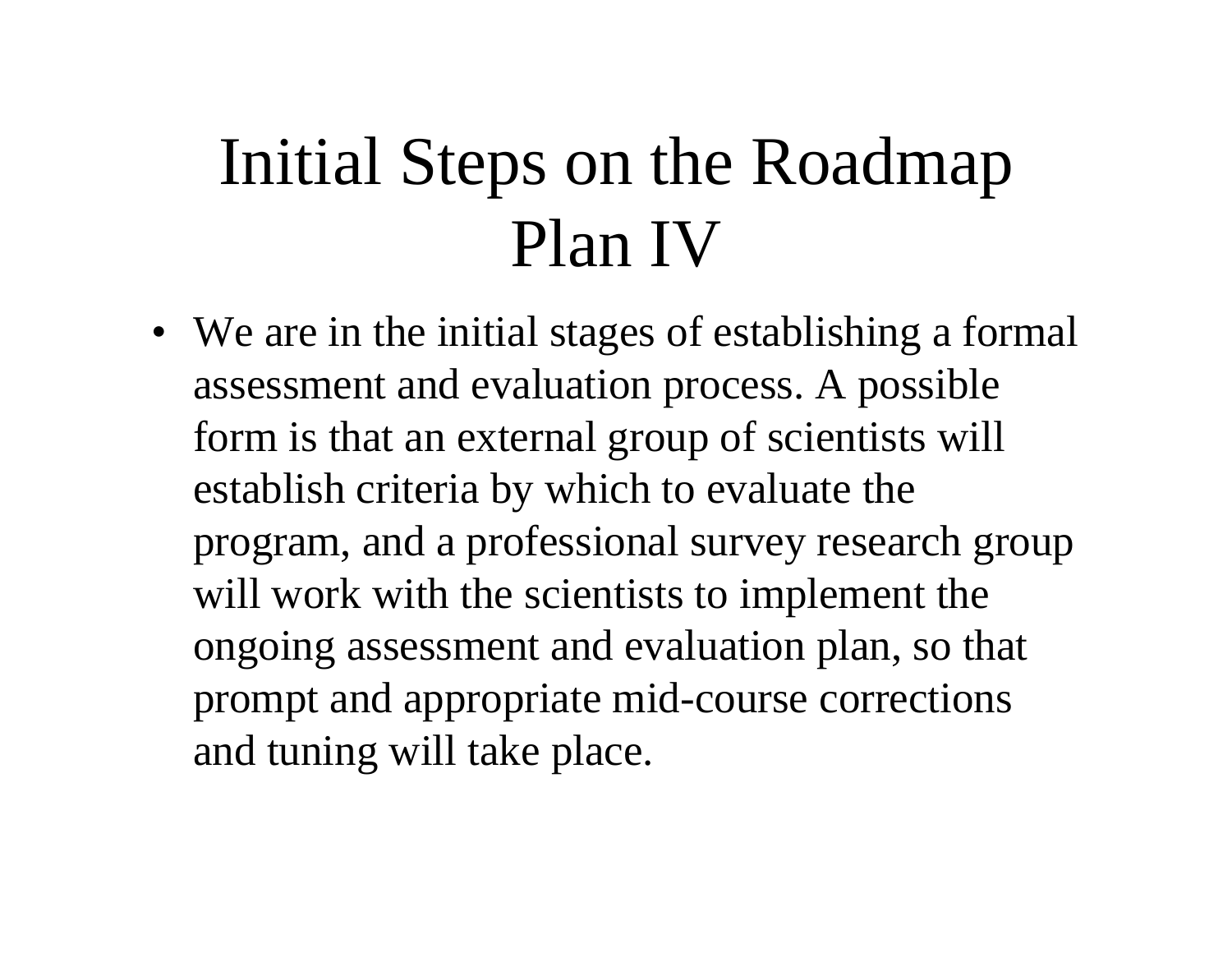#### Key Features of the NIH Bioinformatics and Computational Biology Roadmap Process

- $\bullet$ Every component goes through NIH peer review system.
- Larger components are by cooperative agreement rather than grant, with active continued participation by NIH program staff.
- There is complete transparency about the rules and the process (except for the confidentiality necessary for peer review).
- $\bullet$ Assessment and Evaluation are built in from the start.
- $\bullet$ Program, review, and evaluation are independent of each other.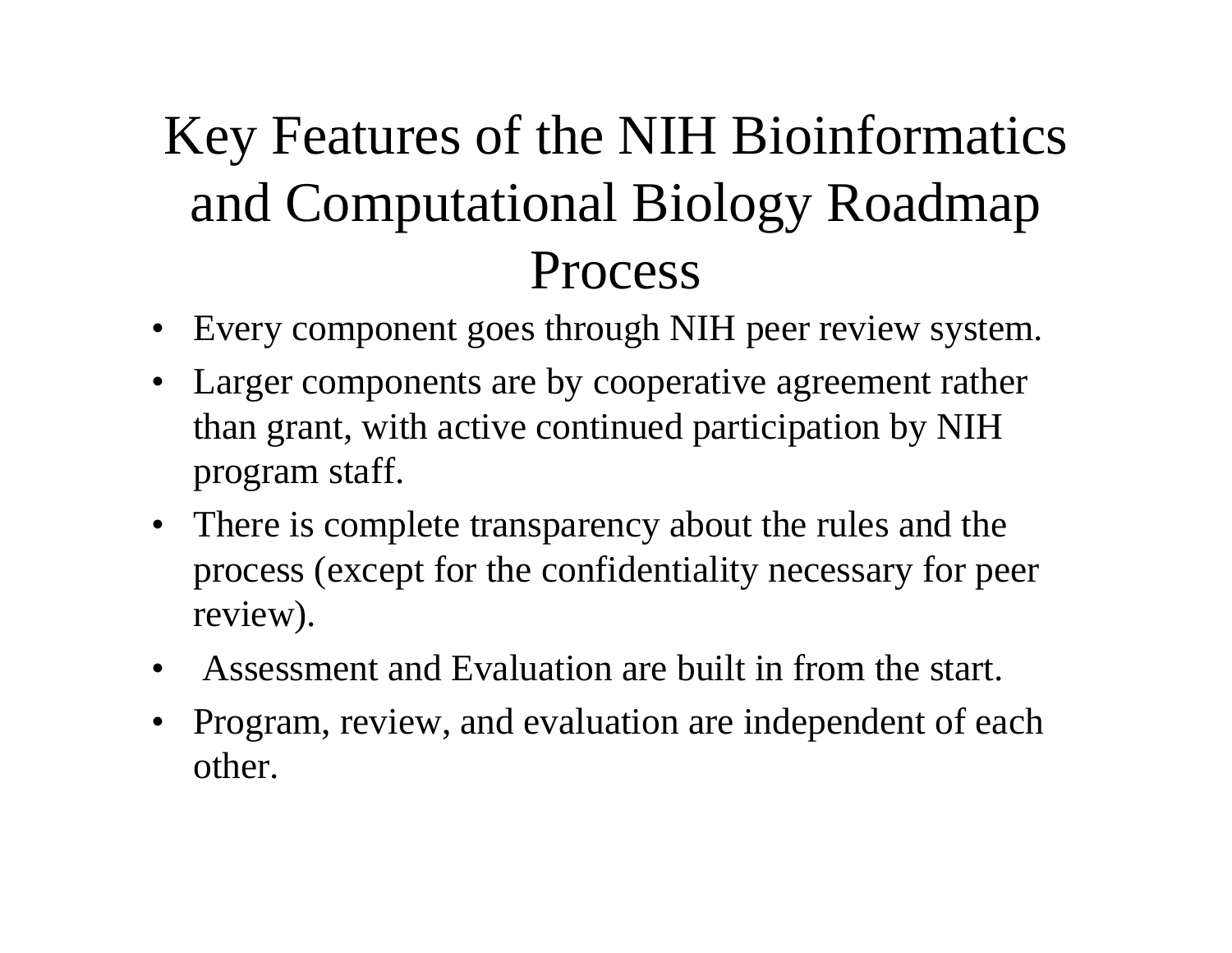#### Possible areas of productive interaction with other agencies

- a.with DOE on microbial science and nanoscience and biotechnology
- b. with DARPA on microbial science and on nanoscience and biotechnology
- c.with USDA on nutrition and agricultural science
- d. with NIST on data and software standards and onnanoscience
- e.with NSF on biology at all levels, on integrating biomedical computational science with the cyberinfrastructure initiative, on fostering interdisciplinary collaborative science, on nanoscience, and on biology education
- f. with NASA and NOAA on environmental issues related to health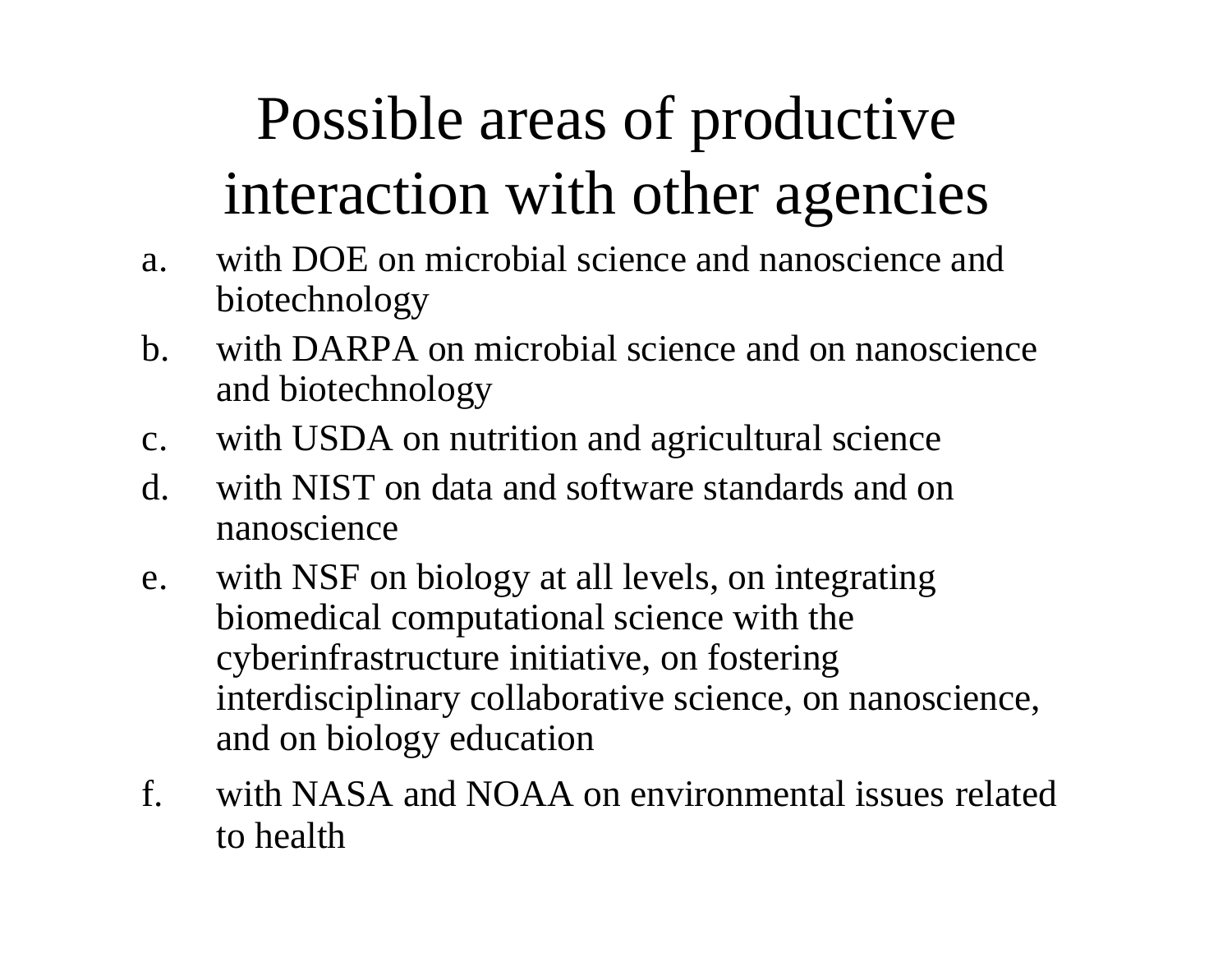#### A Possible Division of Responsibility for High-performance Computing in Biology

- For NIH, domain-specific software development to efficiently and maximally utilize powerful computers to speed the pace and expand the scope of biomedical research.
- For NSF, building the national computing grid.
- For NSF and DOE, providing the hardware and middleware for "heroic" computing.